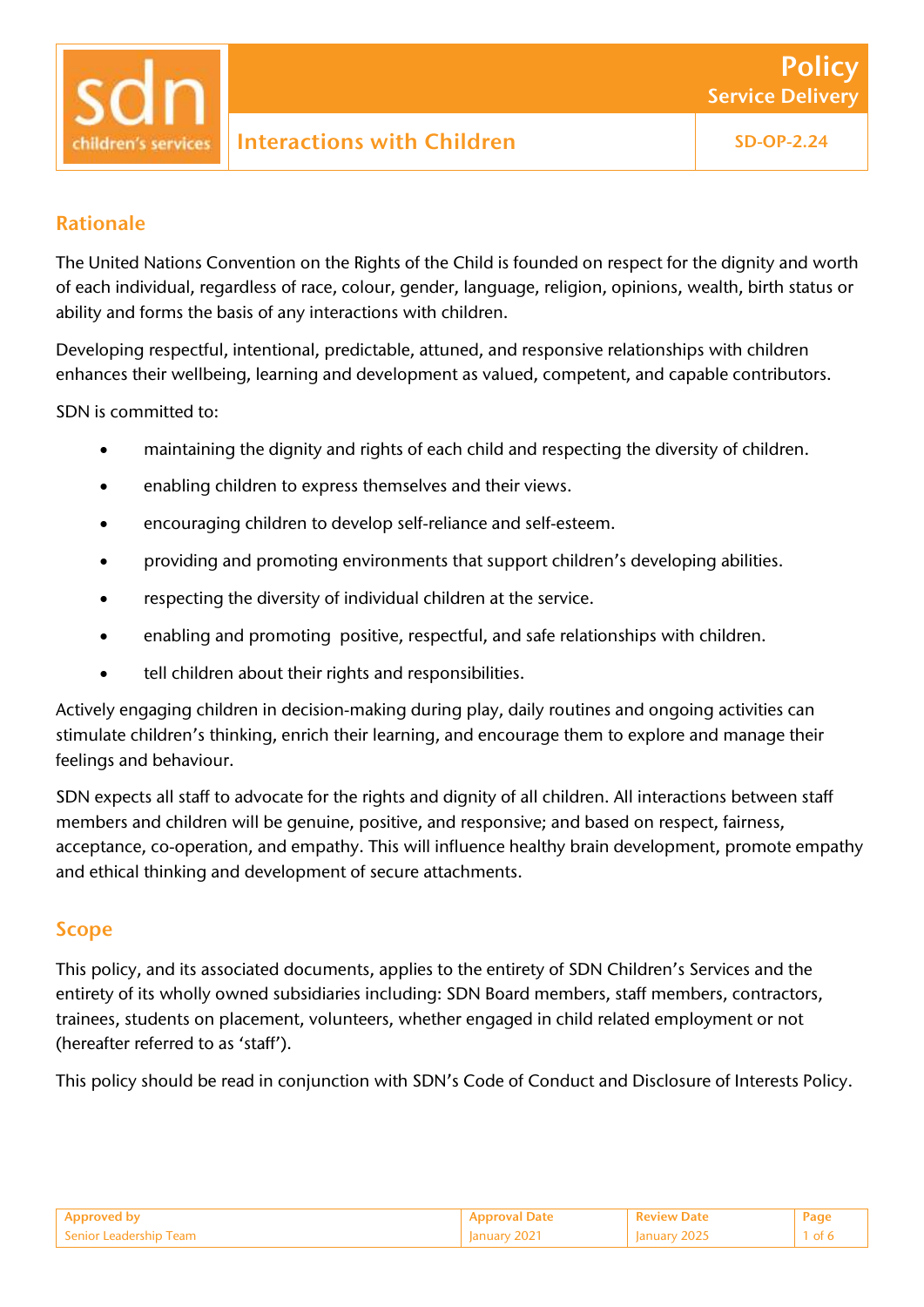# **Policy**

# SDN's RIPAR practices

SDN staff will:

- be guided by SDN's RIPAR practices and SDN's Play and Interaction Practice Standard in interactions with children and when coaching others to interact with children.
- be positive role models at all times for children.
- nurture a sense of belonging, being and becoming.
- respect each child's culture, disposition, abilities, feelings, identity, and rights in all interactions.
- promote a safe, secure, and nurturing environment that supports and encourages children to be active participants.
- promote reciprocal and responsive relationships.
- develop rules and limits in consultation with children where appropriate, and support children to negotiate their rights in relation to the rights of others.
- provide children with positive experiences, interactions and relationships that support a sense of trust, belonging, inclusion, safety, and autonomy.

## Appropriate communication

SDN staff will:

- act in the best interests of children and use listening, observation and interpretation of children's intentions as a foundation for interactions.
- provide opportunities for children to be involved in decision-making about the things that might impact on them.
- acknowledge and respond to children's communication in a fair and consistent manner and respond sensitively to children's attempts to initiate interactions that support children's efforts, assisting and encouraging as appropriate.
- support children's expression of their thoughts and feelings and encourage children to make choices and decisions. They acknowledge children's complex relationships and sensitively intervene in ways that promote consideration and alternative perspectives.
- acknowledge each child's uniqueness in positive ways.
- use voice tone and volume that is moderate and appropriate.

| <b>CODE OF CONDUCT FOR INTERACTIONS WITH CHILDREN POLICY</b> |                 | $SD-OP-2.24$         |          |
|--------------------------------------------------------------|-----------------|----------------------|----------|
| <b>Approved by</b>                                           | ' Approval Date | l Review Date        | Page     |
| Senior Leadership Team                                       | January 2021    | $\vert$ January 2025 | $2$ of 6 |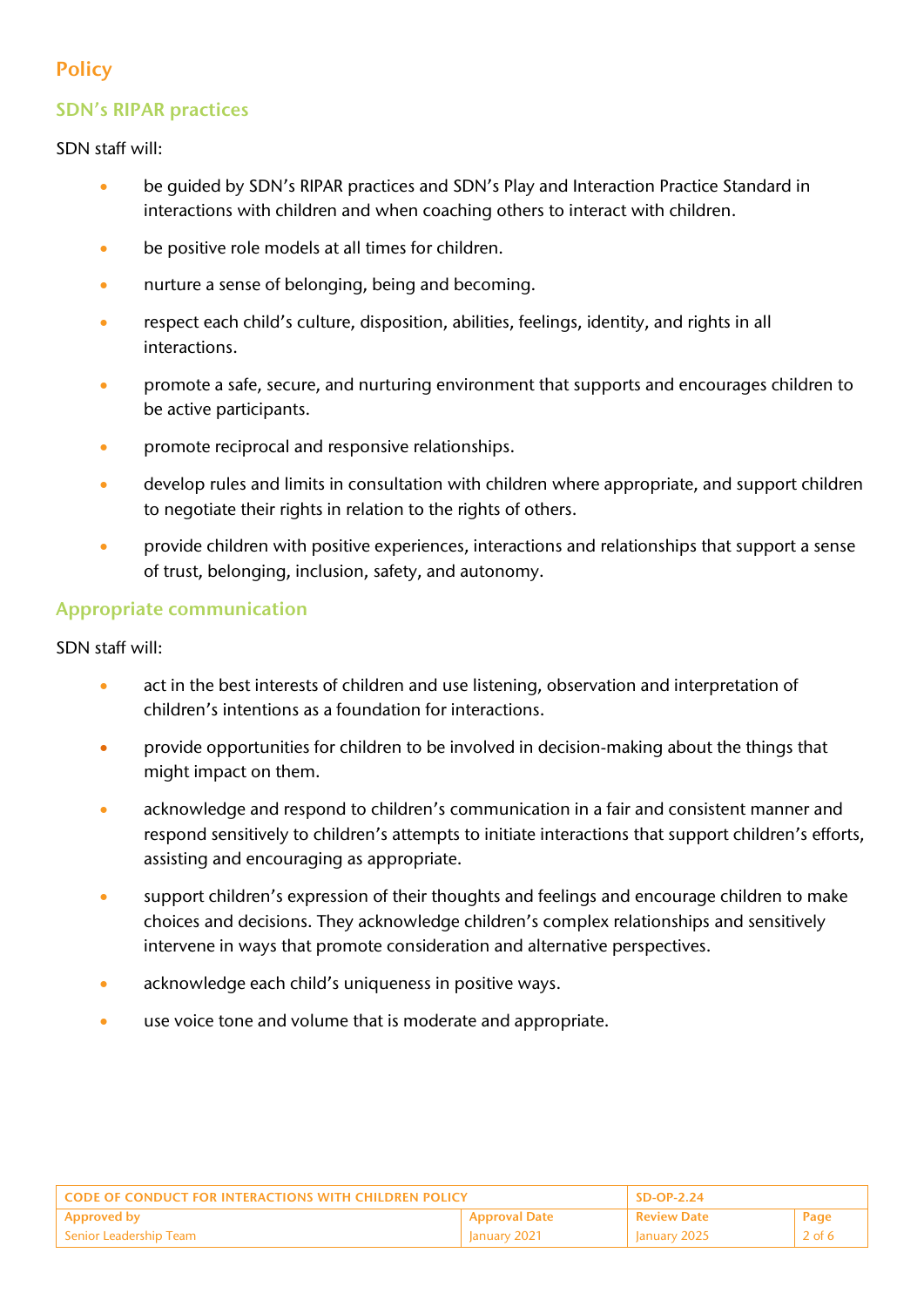SDN will not accept or tolerate:

- swearing, offensive language, shouting or yelling when children are in the vicinity.
- physical interactions with children that involve the application of unauthorised restraint, excessive force or force that is hostile, reckless, or significant is defined by the NSW Ombudsman as reportable conduct. This includes, but is not limited to, hitting, smacking, kicking, shaking, throwing, punching, biting and force feeding.
- any behaviour that compromises children's safety, including but not limited to neglect or psychological harm.

### Physical contact with children

Physical contact with children is necessary for caregiving. SDN staff will respect the individual needs of children by:

- giving each child personal space.
- responding sensitively to non-verbal communication, as well as verbal cues relating to the child's needs.
- Indicating verbally an intention to tend to a child's physical needs.

## Restraint of children

When a child's immediate safety is at risk, staff may need to restrain a child to prevent a child from potential and imminent harm. Restraining a child in these circumstances is acceptable as a one-off occasion , but staff will take care to use appropriate force, ensure the least restrictive option is used and to reassure the child, communicating as clearly as possible the purpose of the restraint. If this occurs, staff will follow the incident management procedure.

If the restraint as described above, or any other form of restraint, involves a child who has a disability staff will call the SDN Reporting Line to notify that an unauthorised restrictive practice may have been used .

SDN will report all unauthorised restrictive practices to the NDIS Quality and Safeguard Commission as per the NDIS Incident Management and Reportable Incident Rules.

Where a pattern of dangerous or potentially dangerous behaviour is shown by a child, and the need for a structured and clear behaviour management plan arises, it is the responsibility of all staff to be familiar with such a plan and abide by the guidelines within it.

Where a pattern of harmful or potentially harmful behaviour is shown by a child, staff will notify the SDN Practice Leader: Access and Inclusion and will follow their instructions

SDN will develop and implement a behaviour management plan in consultation with the child's family and relevant professionals.

Where the child has a disability, behaviour management plans will be approved by the Practice Leader: Access and Inclusion.

| L CODE OF CONDUCT FOR INTERACTIONS WITH CHILDREN POLICY. |                      | $\overline{SD}$ -OP-2.24 |        |
|----------------------------------------------------------|----------------------|--------------------------|--------|
| l Approved by                                            | <b>Approval Date</b> | . Review Date            | Page   |
| l Senior Leadershin Team-                                | January 2021         | January 2025             | 3 of 6 |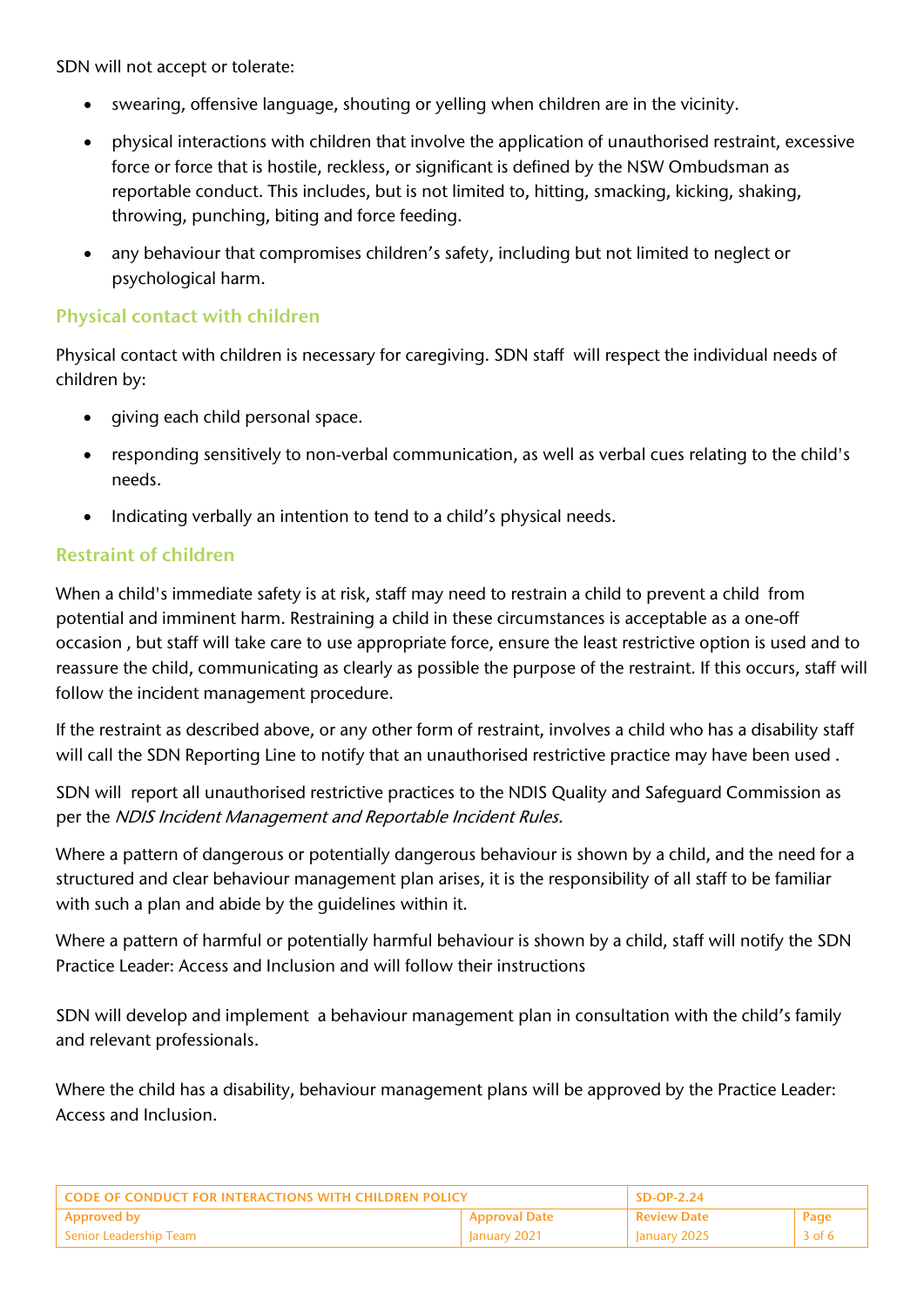A plan will not include restraint as an ongoing management strategy without approval from relevant authorities.

See Guiding Children's Behaviour and Developing Social Competency Policy.

### Grooming behaviour

Staff will ensure that their interactions with children do not constitute grooming behaviour and could not be perceived as constituting grooming behaviour.

SDN will not tolerate any form of grooming ,sexual offence, or misconduct against children.

SDN will investigate all allegations of inappropriate interactions with children, or breaches of this policy. The consequences of a proven breach will depend on the severity of the incident, but may include disciplinary proceedings, or immediate dismissal.

The grooming process is a pattern of behaviour that can include but is not limited to persuading the child that a special relationship exists, spending inappropriate special time with the child, or giving a gift to only that child. None of these behaviours taken in isolation necessarily signifies inappropriate behaviour, but staff members will be aware of the potential danger of such behaviour and how such behaviour might be perceived.

# Related SDN Documents

### Policies

- GI-HLP-1.04: Equity, Social Justice and Social Inclusion
- GI-HLP-1.09: Privacy and Protection of Information
- GI-HLP-1.29: Code of Conduct and Disclosure of Interests Policy
- GI-HLP-1.33: Child Protection Policy
- SD-OP-2.04: Guiding Children's Behaviour and Developing Social Competency
- SD-OP-2.05: Supervision of Children
- SD-OP-2.14: Children with Medical Conditions and Illness
- SD-OP-2.22: Babysitting
- HR-HLP-3.02: Equal Employment Opportunity and Good Working Relationships
- HR-OP-3.20: Separation
- WHS-OP-4.02: Drug, Alcohol and Smoke Free Workplace

| L CODE OF CONDUCT FOR INTERACTIONS WITH CHILDREN POLICY. |                      | $SD-OP-2.24$        |        |
|----------------------------------------------------------|----------------------|---------------------|--------|
| Approved by                                              | <b>Approval Date</b> | <b>Review Date</b>  | Page   |
| l Senior Leadership Team                                 | <b>January 2021</b>  | <b>January 2025</b> | 4 of 6 |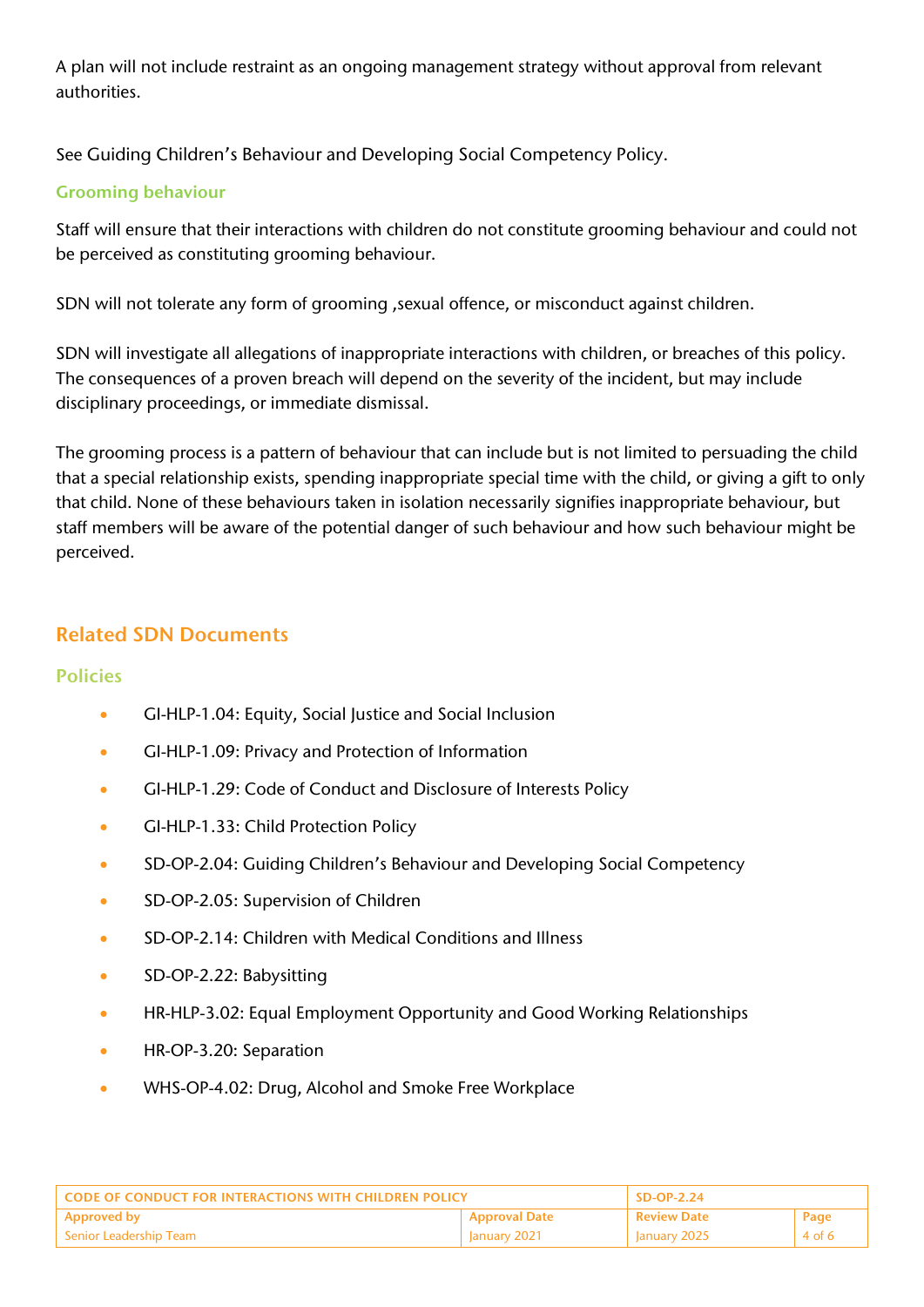#### Procedures

- GI-PRO-2.02-01: Reporting an Allegation of Possible Reportable Conduct or Reportable Incident
- GI-PRO-2.02-02: Responding to Concerns about Risk of Harm
- HR-PRO-2.02-03: Working with Children and Vulnerable People and Police Checks
- SD-PRO-2.14-02: Administration of Medication

#### Other documents

- Play and Interaction Practice Framework
- RIPAR

### Relevant Legislation/Regulations

- NSW Children and Young Persons (Care and Protection) Act 1998
- ACT Children and Young People Act 2008
- Crimes Act 1900 (NSW)
- Ombudsman Act 1974
- Commission for Children and Young People Act 1998
- Child Protection (Offenders Registration) Act 2000
- Children's Services Amendment Regulation 2010 under the Children and Young Persons (Care and Protection) Act 1998
- ACT Childcare Services Standards 2009
- Disability Discrimination Act 1992
- Education and Care Services National Law Act 2010, section 166
- Education and Care Services National Regulations 2011, regulations 73, 74, 82, 155, 156, 157,
- 168 (2)(i)(i),168(2)(j)Schedule 1: National Quality Standard, quality areas 4 and 5, standards 4.2, 5.1 and 5.2, elements 4.2.1, 5.1.1 to 5.1.3 and 5.2.1 to 5.2.3
- NDIS Practice Standards and Quality Indicators
- National Disability Insurance Scheme Act 2013
- National Standards for Disability Services
- National Disability Insurance Scheme (Incident Management and Reportable Incidents) Rules 2018

| <b>CODE OF CONDUCT FOR INTERACTIONS WITH CHILDREN POLICY</b> |                      | $SD-OP-2.24$             |          |
|--------------------------------------------------------------|----------------------|--------------------------|----------|
| <b>Approved by</b>                                           | <b>Approval Date</b> | <b>Review Date</b>       | Page     |
| - Senior Leadership Team                                     | January 2021         | $^{\prime}$ January 2025 | $5$ of 6 |